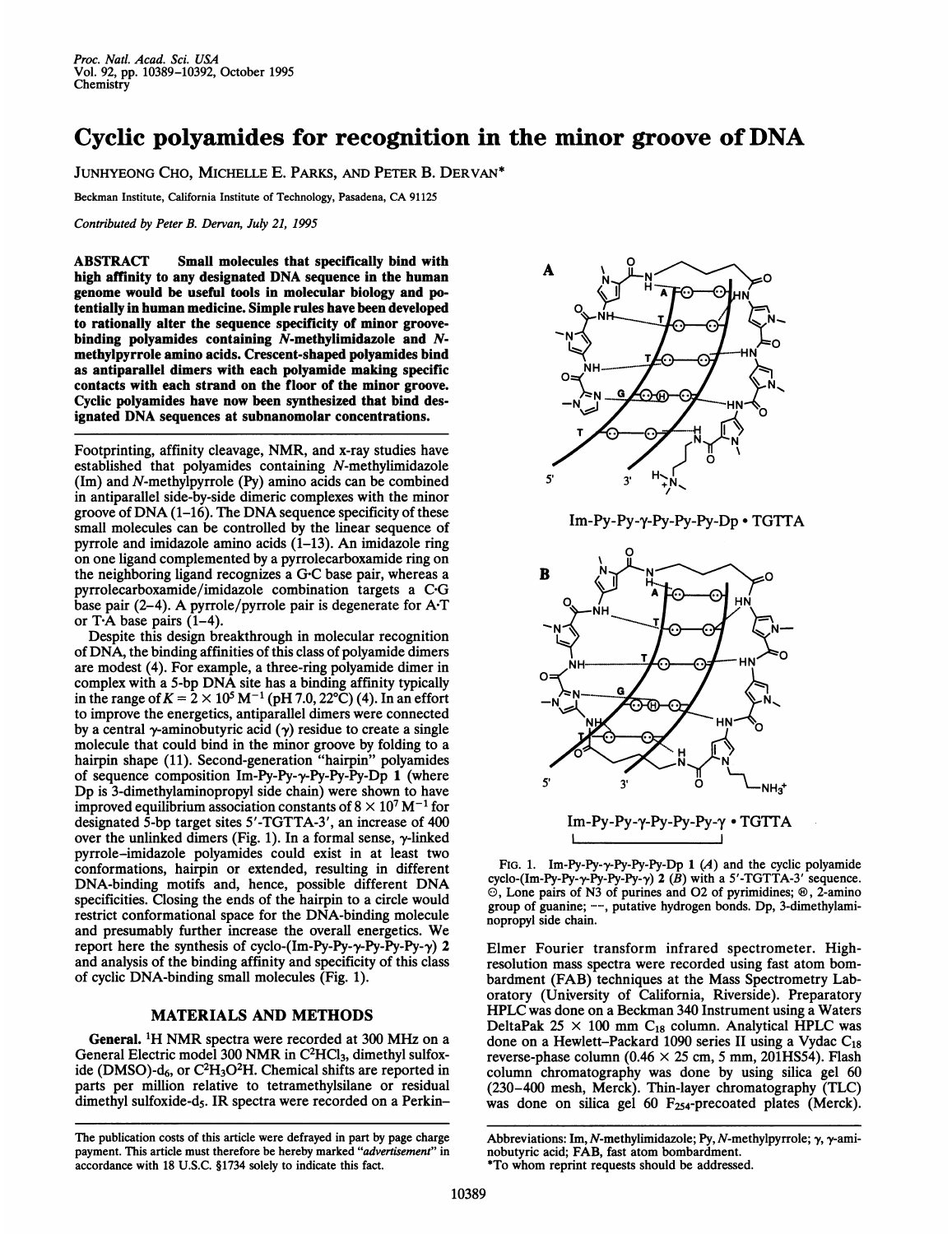

Fig. 2. Synthetic scheme for cyclization to cyclic polyamide 2. (a) Diphenylphosphoryl azide/NaHCO<sub>3</sub>/N,N'-dimethylformamide; (b) trifluoroacetic acid/thiophenol.

Chemicals for the syntheses were purchased from Aldrich unless otherwise specified. Dichloromethane and N,Ndimethylformamide were purchased as anhydrous solvents from Aldrich.  $t$ -Butoxycarbonyl (Boc)- $\nu$  and N-carbobenzoxy  $(Cbz)$ - $\gamma$  were from Sigma. All enzymes were purchased from Boehringer Mannheim and used with the buffers supplied, except for BsrBI, which was obtained from New England Biolabs. Deoxyadenosine  $5'$ -[ $\alpha$ -<sup>32</sup>P]triphosphate and thymidine  $5'-[\alpha^{-32}P]$ triphosphate were from Amersham. Storage phosphor technology autoradiography was done by using a Molecular Dynamics model 400S PhosphorImager and IMAGE-QUANT software.

t-Butoxycarbonyl-Protected Cyclic Polyamide 4. To a solution of polyamide  $3$  (150 mg, 0.18 mmol) in  $N-N'$ dimethylformamide (70 ml) was added sequentially  $NaHCO<sub>3</sub>$ (78 mg, 0.93 mmol) and diphenylphosphoryl azide (154 mg, 0.56 mmol). The mixture was allowed to stir at room temperature for 3 days and then filtered. The filtrate was concentrated in vacuo, and the residue was purified by flash column chromatography [15% (vol/vol) methanol/ $CH_2Cl_2$ ] to afford the cyclic polyamide  $\dot{4}$  (90 mg, 58%) <sup>1</sup>H NMR [CDCl<sub>3</sub>- $C<sup>2</sup>H<sub>3</sub>O<sup>2</sup>H (1:1)$ ]  $\delta$  7.30 (s, 1H), 7.26 (s, 1H), 7.18 (s, 1H), 7.02  $(s, 2H)$ , 6.88  $(s, 1H)$ , 6.70  $(s, 1H)$ , 6.68  $(s, 1H)$ , 6.62  $(s, 1H)$ , 6.58  $(s, 1H)$ , 6.43  $(s, 1H)$ , 4.35 (m, 2H), 3.92 (s, 6H), 3.90 (s, 3H), 3.89 (s, 3H), 3.82 (s, 3H), 3.49 (m, 4H), 3.08 (m, 2H), 2.42 (m, 4H), 1.93-2.15 (m, 6H), 1.45 (s, 9H); IR (KBr) 3422 (s), 1654 (s), 1545 (s), 1438 (s), 1406 (m), 1260 (m), 1208 (m), 1105 (w), 919 (w),  $777$  (w) cm<sup>-1</sup>; FAB MS  $m/e$  observed 1047.4884  $(M+H, 1047.4913$  calculated for  $C_{50}H_{62}N_{16}O_{10}$ .

Cyclic Polyamide 2. To a mixture of trifluoroacetic acid and thiophenol (4 ml, 0.5 M thiophenol/trifluoroacetic acid) was added the t-butoxycarbonyl (Boc)-protected cyclic polyamide 4 (30 mg, 28.6 mmol), and the reaction mixture was allowed to stir at room temperature for 2 hr. Excess trifluoroacetic acid was removed in vacuo, and the residue was purified by flash column chromatography (5% NH4OH/methanol) to afford cyclic polyamide 2 (23 mg, 87%). The product was purified by using reverse-phase HPLC on <sup>a</sup> preparatory Waters DeltaPak  $25 \times 100$  mm C<sub>18</sub> column with linear gradients of 60% acetonitrile plus 0.1% trifluoroacetic acid versus 0.1% aqueous trifluoroacetic acid. <sup>1</sup>H NMR (dimethyl sulfoxide-d<sub>6</sub>)  $\delta$  10.00 (s, 1H), 9.99 (s, 1H), 9.96 (s, 2H), 9.95 (s, 2H), 9.87 (s, 1H), 7.47 (s, 2H), 7.44 (s, 1H), 7.39 (s, 1H), 7.34 (s, 1H), 7.16  $(s, 1H), 6.94$   $(s, 1H), 6.90$   $(s, 1H), 6.88$   $(s, 1H), 6.71$   $(s, 1H), 6.65$ (s, 1H), 4.29 (m, 2H), 3.94 (s, 3H), 3.84 (s, 3H), 3.83 (s, 3H), 3.82 (s, 3H), 3.79 (s, 3H), 3.22 (br s, 4H), 2.52 (m, 2H), 2.39 (m, 2H), 2.30 (t, 2H, J = 7.0 Hz), 1.78 (m, 6H); IR 3383 (s), 1637 (s), 1560 (s), 1438 (s), 1407 (s), 1265 (m), 1207 (w), 1122 (w), 1062 (w), 777 (w) cm<sup>-1</sup>; UV (H<sub>2</sub>O)  $\lambda$ max (s) 240 (37,075 cm<sup>-1</sup> $\cdot$ M<sup>-1</sup>), 310 (48,096 cm<sup>-1</sup> $\cdot$ M<sup>-1</sup>) nm; FAB MS m/e observed 947.4333 (M+H, 947.4389 calcd. for C<sub>45</sub>H<sub>54</sub>N<sub>16</sub>O<sub>8</sub>).

Preparation of Labeled DNA. The 135-bp 3' end-labeled EcoRI/BsrBI restriction fragment from plasmid pMM5 was prepared and purified as follows. Plasmid DNA was linearized using EcoRI with simultaneous fill in by Klenow fragment, deoxyadenosine 5'-[ $\alpha$ -<sup>32</sup>P]triphosphate, and thymidine 5'-[ $\alpha$ -<sup>32</sup>P]triphosphate. The linearized plasmid DNA was digested with BsrBI and the 135-bp EcoRI/BsrBI restriction fragment was isolated by nondenaturing 5% PAGE. The gel bands were visualized by autoradiography, isolated, and filtered to remove the polyacrylamide. The resulting solution was further purified by phenol extraction followed by ethanol precipitation. The plasmid pJT3 Afl II/Fsp <sup>I</sup> 281-bp fragment was prepared analogously. Chemical sequencing reactions were done according to published protocols (17, 18). Standard protocols were used for all DNA manipulations (19).

Quantitative DNase <sup>I</sup> Footprint Titration. All reactions were done in a total volume of 40  $\mu$ l with final concentrations of each species as indicated. The polyamide ligands, ranging in concentration from <sup>10</sup> pM to <sup>100</sup> nM, were added to solutions of radiolabeled restriction fragment (10,000 cpm), Tris HCl (10 mM, pH 7.0), KCl (10 mM), MgCl<sub>2</sub> (10 mM), and CaCl<sub>2</sub> (5 mM) and incubated for <sup>24</sup> hr at 22°C. We explicitly note that no carrier calf thymus DNA is used in these reactions. Footprinting reactions were initiated by the addition of 4  $\mu$ l of a stock solution of DNase <sup>I</sup> (0.03 unit/ml) containing <sup>1</sup> mM dithiothreitol and allowed to proceed for 7 min at 22°C. The reactions were stopped by addition of <sup>3</sup> M sodium acetate/50 mM EDTA and ethanol-precipitated. The reactions were resuspended in <sup>100</sup> mM Tris borate/EDTA/80% formamide loading buffer and electrophoresed on 8% polyacrylamide denaturing gels (5% crosslink, <sup>7</sup> M urea) at <sup>2000</sup> V for <sup>1</sup> hr.

EcoR <sup>I</sup>

32 p <sup>5</sup> -AATTCGAGCTCGGTACCCGGGGATCCTCTAGAGTCGACATGACATTCGTCCACATTGTTAGACCACG 3'-TTAAGCTCGAGCCATGGGCCCCTAGGAGATCTCAGCTGTACTGTAAGCAGGTGTAACAATCTGGTGC

ATCGTTTTTCGCATGCAAGCTTGGCGTAATCATGGTCATAGOTGTTTCCTGTGAAATTGTTATCCG-3'<br>TAGCAAAAAGCGTACGTTCGAACCGCATTAGTACCAGTATCGACAAAGGACACACTTTAACAATAGGC-5'

BsrB <sup>I</sup>

FIG. 3. Sequence of the 135-bp EcoRI/BsrBI restriction fragment. Several 5-bp sites (boxed) were analyzed by quantitative footprint titration analysis. Note the additional binding sites on the upper half of the autoradiogram (Fig. 4) of sequence composition  $(A/T)G(A/T)$ <sub>3</sub> which are also occupied by the cyclic polyamide.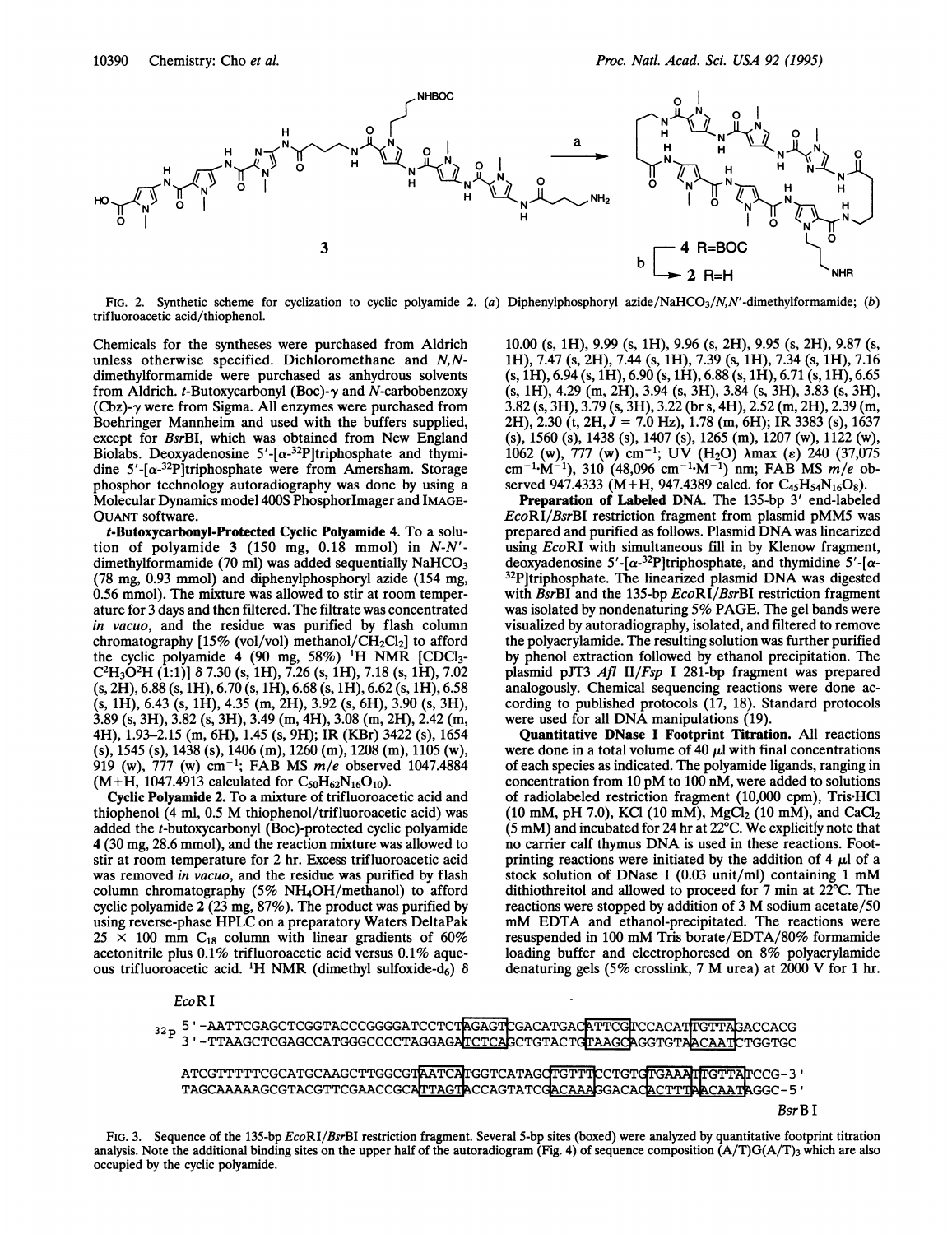

FIG. 4. Quantitative DNase <sup>I</sup> footprint titration experiment with the cyclic polyamide 2 on the  $3'$ -32P-labeled 135-bp  $ECoRI/BsrBI$ restriction fragment from plasmid pMM5. Lanes: 1, adenine sequencing reaction; 2, guanine sequencing reaction; 3 and 17, DNase <sup>I</sup> standard; 4-16, 10 pM, 20 pM, 50 pM, 100 pM, 200 pM, 500 pM, <sup>1</sup> nM, <sup>2</sup> nM, <sup>5</sup> nM, <sup>10</sup> nM, <sup>20</sup> nM, <sup>50</sup> nM, and <sup>100</sup> nM cyclic polyamide, respectively; 18, intact DNA. The 5'-TGTTA-3', 5'-ATTCG-3', and 5'-AGAGT-3' binding sites that were analyzed are shown at right. All reactions contain <sup>10</sup> kcpm of restriction fragment, <sup>10</sup> mM Tris-HCl (pH 7.0), 10 mM KCl, 10 mM MgCl<sub>2</sub>, and 5 mM CaCl<sub>2</sub>.

The footprint titration gels were dried and quantitated using storage phosphor technology. Apparent first-order binding constants were determined as described (11).

## RESULTS AND DISCUSSION

A cyclic polyamide <sup>2</sup> containing eight amino acids was synthesized in 12 steps from readily available starting materials. The key cyclization reaction was accomplished in good yield (58%) using diphenylphosphoryl azide in the presence of NaHCO<sub>3</sub> followed by the deprotection with trifluoroacetic acid to give the cyclic product cyclo-(Im-Py-Py- $\gamma$ -Py-Py- $\gamma$ ) 2, which was purified by reverse-phase HPLC (Fig. 2). The observed molecular mass of the  $C_{45}H_{54}N_{16}O_8$  polyamide is 947.4333 (FAB MS) in good agreement with the calculated value.



FIG. 5. Proposed model of the cyclic polyamide binding in the minor groove of DNA. Colors represent the following amino acids: cyan, Py; yellow, Im; magenta,  $\gamma$ ; green, Dp side chain.

Quantitative DNase <sup>I</sup> footprint titration experiments [refs. 20-22; the quantitative footprint titration experiments and data analysis were done as described (11) with unlabeled carrier absent from all reactions] on a  $^{32}P$  end-labeled 135-bp restriction fragment were done to obtain the binding affinity of the cyclic polyamide 2 for a designated match site, 5'- TGTTA-3' (Fig. 3). The cyclic polyamide binds the <sup>5</sup>'- TGTTA-3' site very tightly with an equilibrium association constant of  $K \ge 2.9 \times 10^9$  M<sup>-1</sup> (Fig. 4). We attribute this increase of 40 in binding affinity over the corresponding hairpin polyamide 1 to a reduction in conformational entropy imparted via cyclization (Fig. 5). The binding affinities to single-base-pair mismatch sites, 5'-ATTCG-3', 5'-AGAGT-3', and 5'-AGACA-3' are lower, 7.4  $\times$  10<sup>8</sup>, 1.7  $\times$  10<sup>8</sup>, and 6.2  $\times$  $10^8$  M<sup>-1</sup>, respectively (Table 1). The cycle appears to bind the match over single-base-pair mismatch site by a factor of 4–17, although these values may be lower limits due to the uncertainty in the very high equilibrium association constant value for the cyclic polyamide 2-TGTTA complex. The hairpin binds

Table 1. Apparent first-order binding constants,  $M^{-1}$ 

| Polyamide | Match site<br>$5'$ -TGTTA-3' | Single-base mismatch sites |                         |                         |
|-----------|------------------------------|----------------------------|-------------------------|-------------------------|
|           |                              | $5'$ -ATTCG-3'             | $5'$ -AGAGT-3'          | $5'$ -AGACA-3'*         |
| Hairpin 1 | $7.6 \times 10^7 (0.8)$      |                            | $7.8 \times 10^5$ (2.0) | $2.6 \times 10^6 (0.9)$ |
| Cyclic 2  | $2.9 \times 10^9$ (1.9)      | $7.4 \times 10^8$ (2.4)    | $1.7 \times 10^8$ (1.4) | $6.2 \times 10^8$ (2.9) |

Values are the mean values measured from at least three footprint titration experiments; the SD for each data set is indicated in parentheses. Assays were done at 22°C at pH 7.0 in <sup>10</sup> mM Tris'HCl/10 mM  $KCl/10$  mM  $MgCl<sub>2</sub>/5$  mM  $CaCl<sub>2</sub>$ .

\*These data were determined on a different restriction fragment.

tData were not determined because hairpin 1 binds neighboring 5'-TGACA-3' single-base mismatch site.